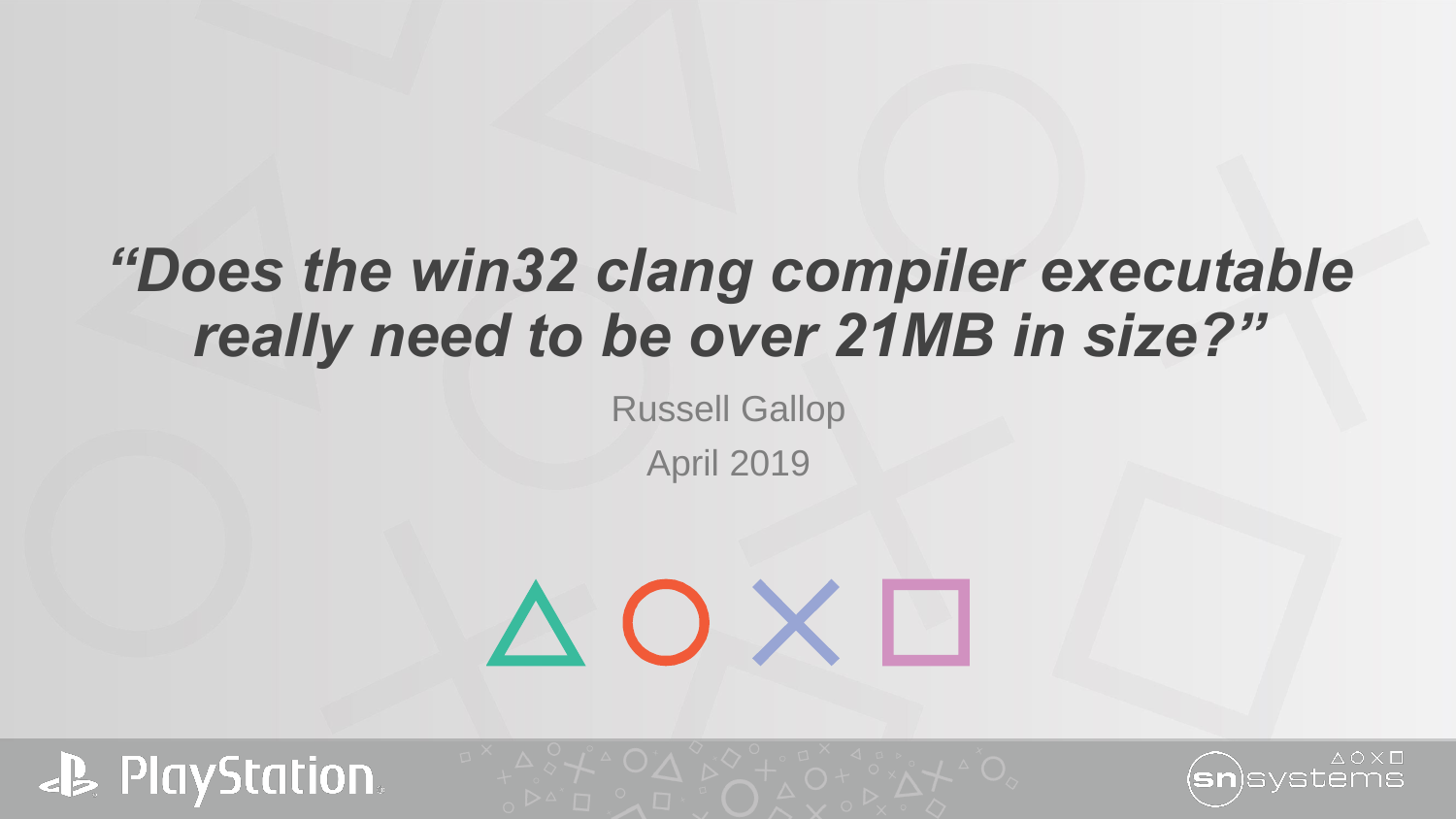# **Back in the mists of time**

- *"Does the win32 clang compiler executable really need to be over 21MB in size?"* is from an internal PlayStation®4 (PS4) bug filed in 2013
- The original PS4 compiler was about 3 times larger than the proprietary PlayStation®3 compiler
- That was based on LLVM 3.2



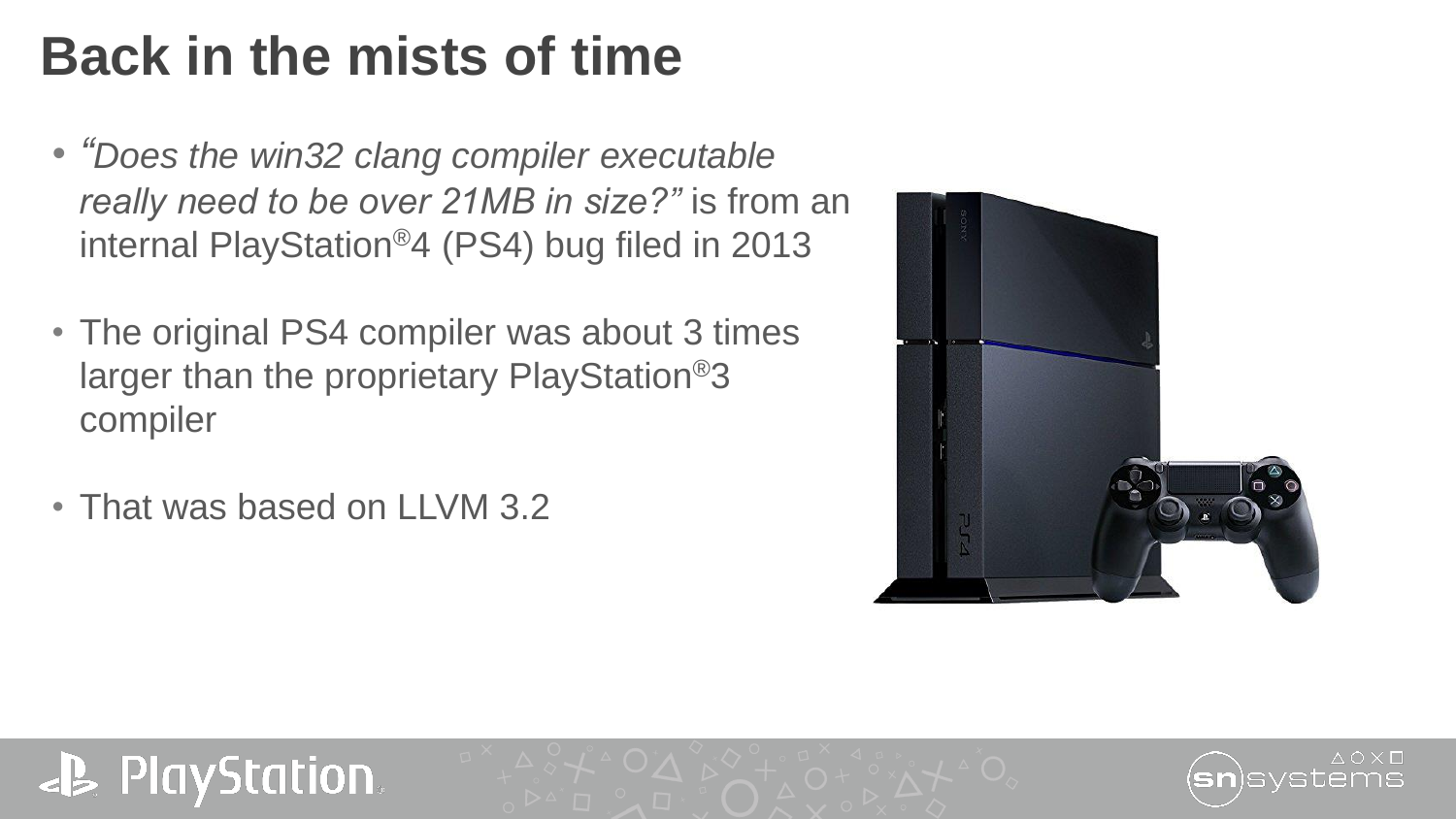# **Today**

- The PS4 compiler based on LLVM 6.0 is about 40MiB
- This includes many new features PS4 developers appreciate:
	- LTO
	- PGO
	- Diagnostics
	- C++14/17
	- And more...



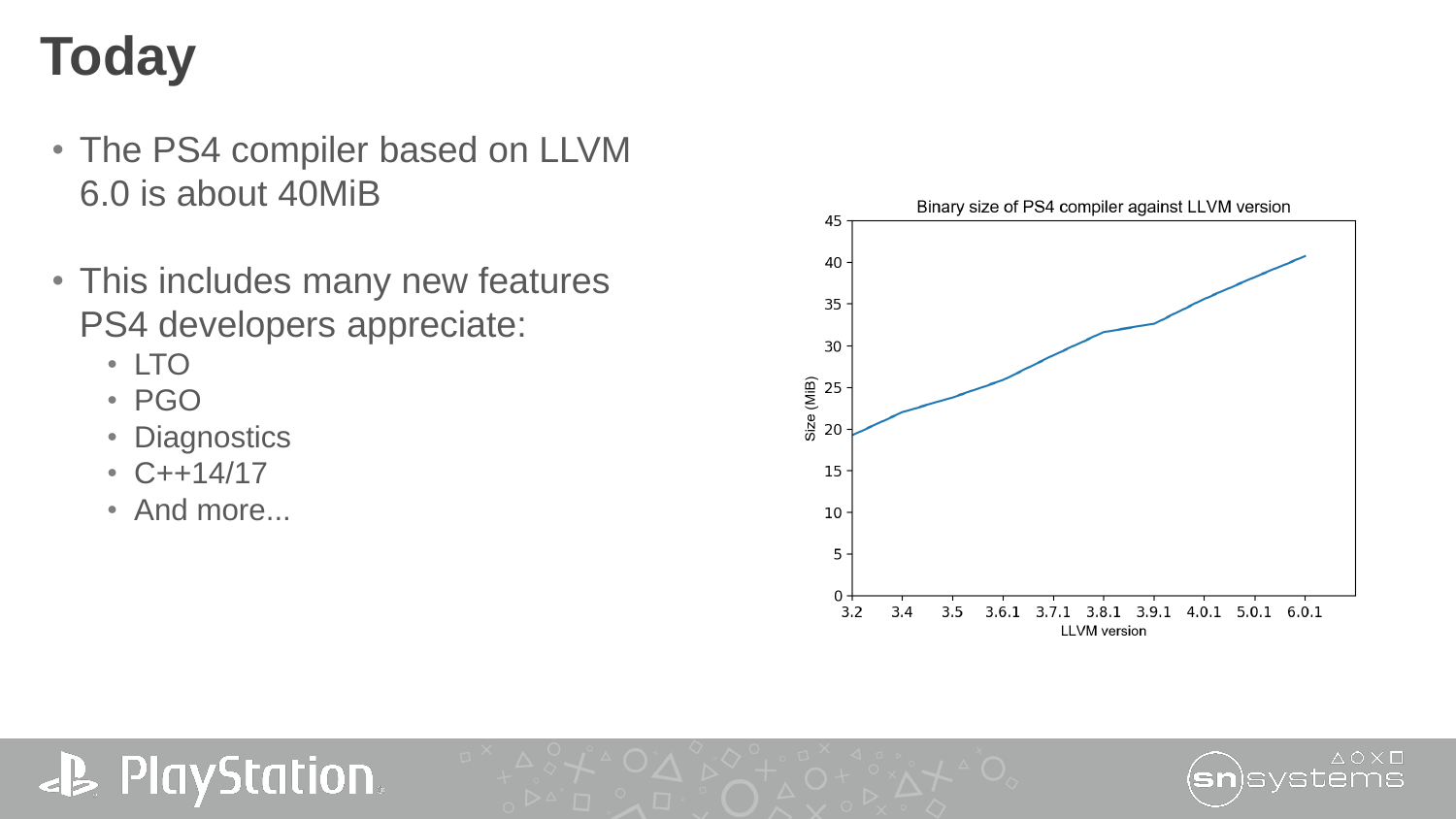## **But what do we "really need"?**

- The PS4 compiler needs to support:
	- Two languages: C/C++
	- One target triple: x86 64-scei-ps4, one cpu: btver2
	- One object format: ELF
- [http://llvm.org](http://llvm.org/) assures us that:
	- *"The LLVM Project is a collection of modular and reusable compiler and toolchain technologies."*
- Building just the features we need:
	- Keeps build times down
	- Simplifies testing
- So how close can we get to just doing that?

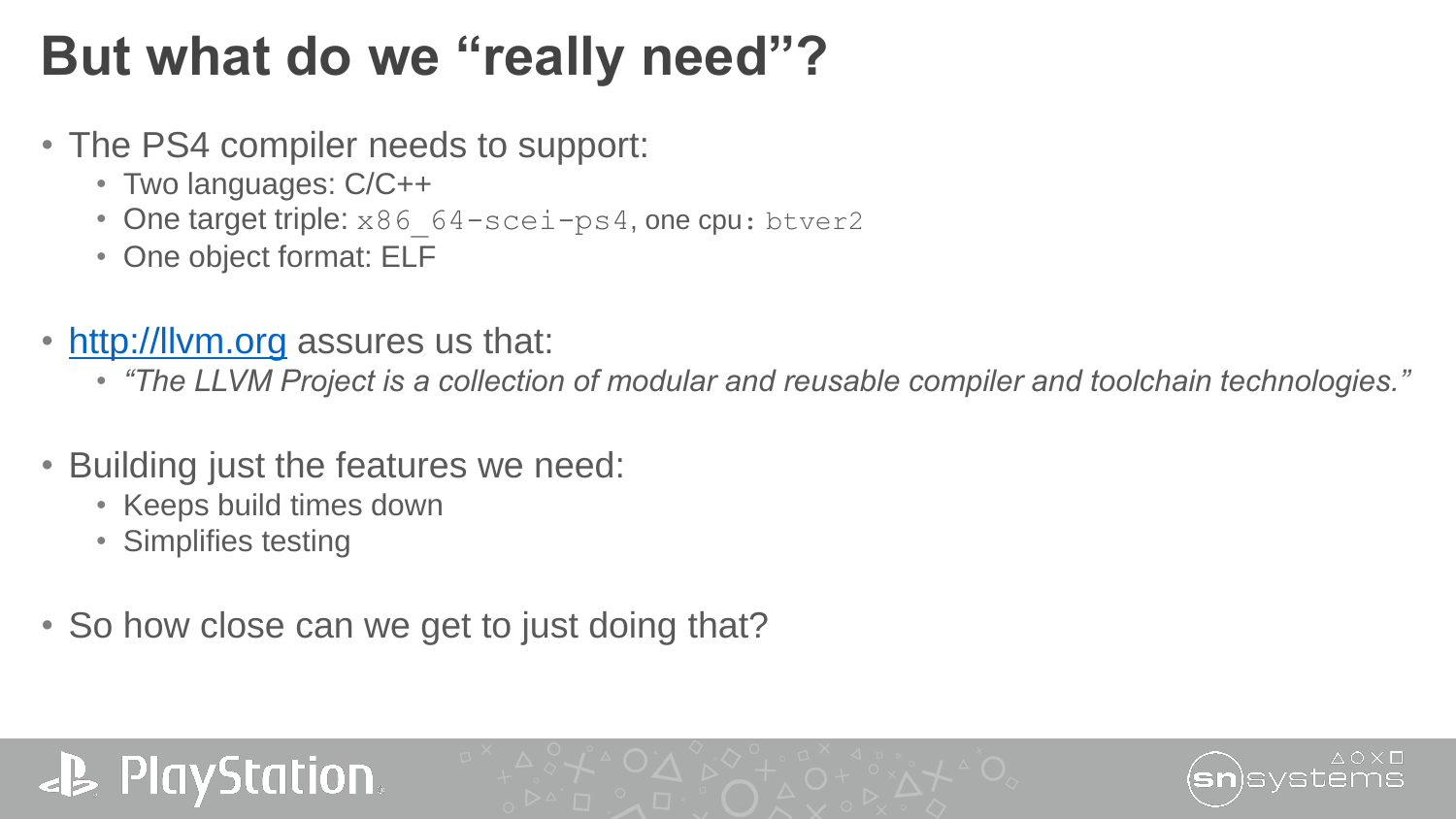## **Method**

- Analyzed binary size of opensource LLVM using Bloaty McBloatFace\* on **Linux** 
	- RelWithDbgInfo build config
	- Just .text and .rodata sections as they are largest in Release configuration
- Not exactly the same as Windows binary size but similar ballpark
- \* I consider "bloat" as anything our customers don't need in the executable. No offence intended!

| <b>Configuration</b>             |                       |
|----------------------------------|-----------------------|
| <b>Build configuration</b>       | <b>RelWithDbgInfo</b> |
| <b>OS</b>                        | Ubuntu 18.04          |
| <b>Host toolchain</b>            | clang 6.0             |
| <b>Ilvm-project.git revision</b> | Ilvmorg-8.0.0-rc5     |

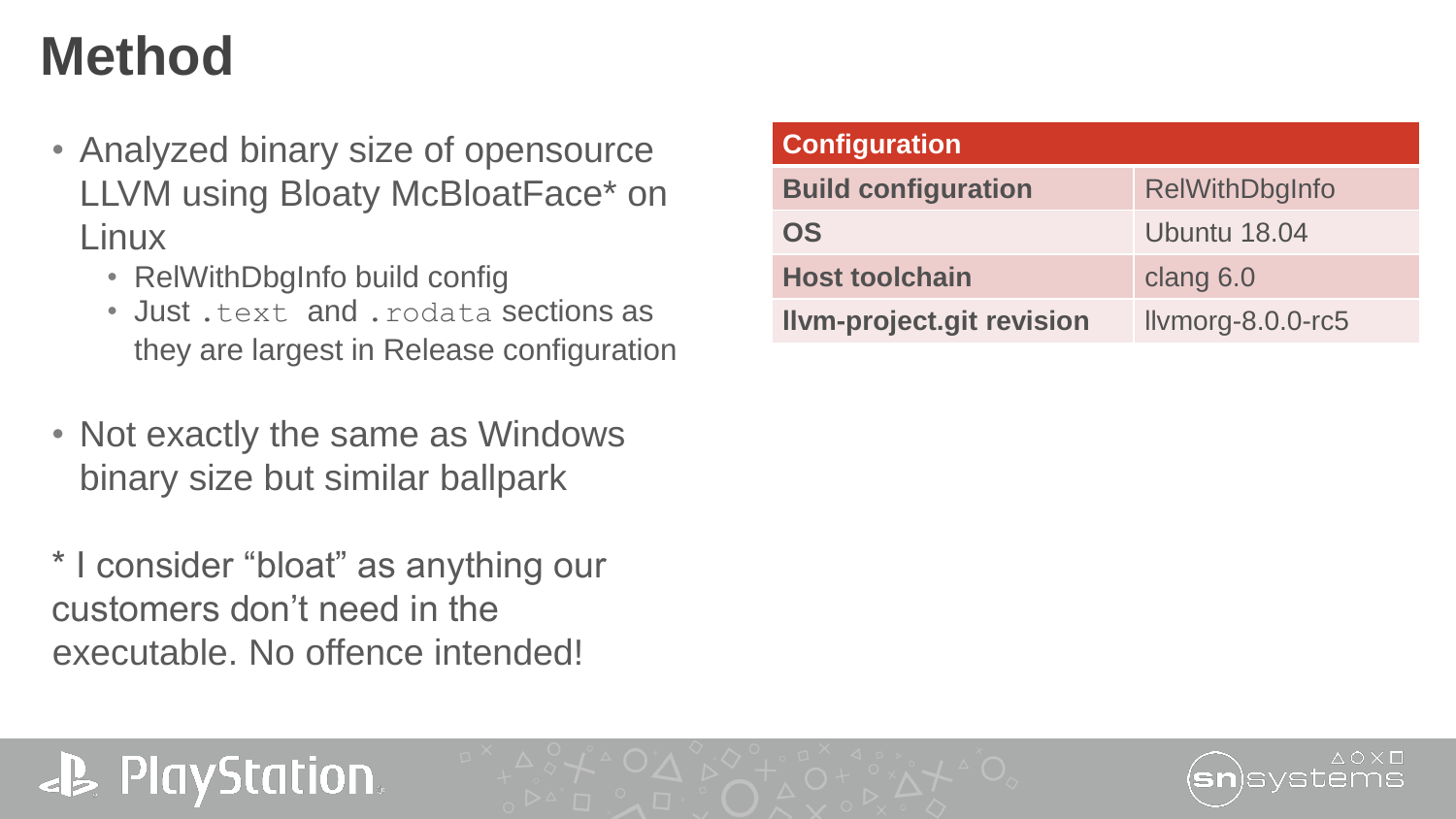#### **Full build**



#### • This is a breakdown of a full build of bin/clang by folder and compile unit



#### **JB** PlayStation.

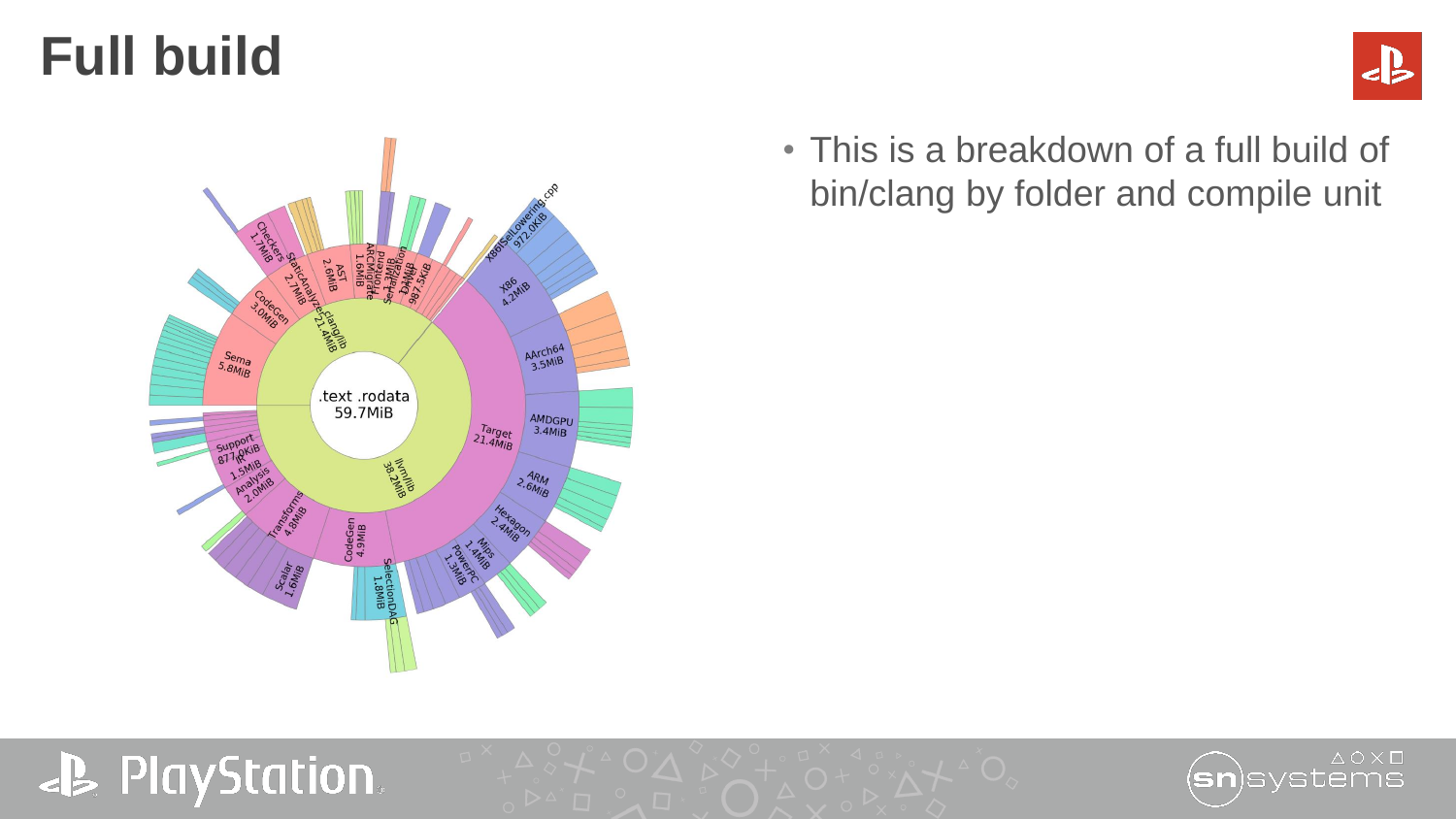#### **Just C/C++**

**J. PlayStation.** 



- Only CMake option to disable unused language features is: • **–DCLANG\_ENABLE\_ARCMT=OFF**
- This saves about 2MiB
- Based on strings in filenames this leaves:
	- *"ObjC" – 1.05MiB*
	- *"OpenMP "– 1,002KiB*
- Both of these are hard to remove
	- Can't be removed just by changing CMake options or files



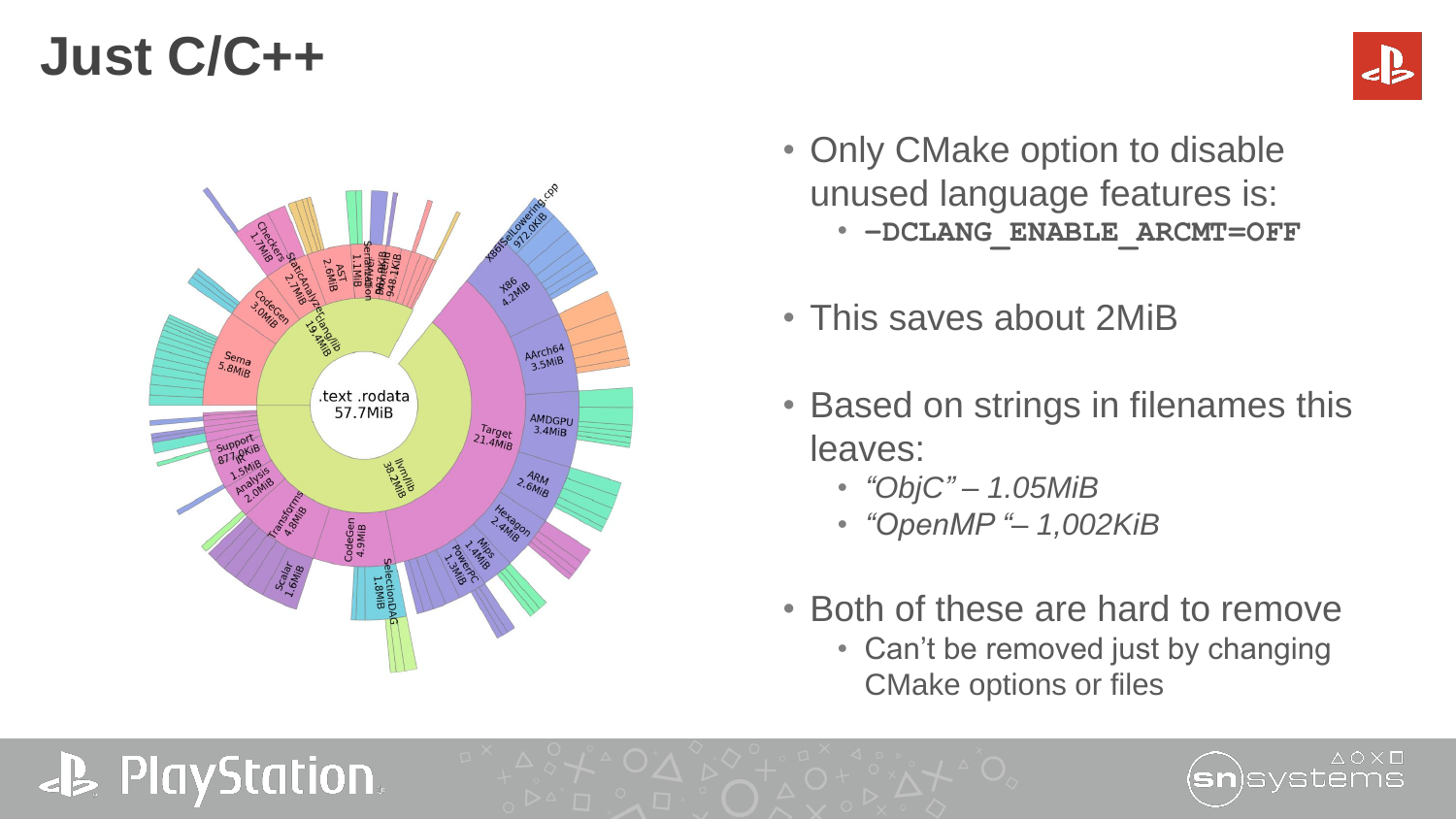### **Just C/C++, Just X86**





**J. PlayStation.** 

• We can disable backends other than X86, saving ~17MiB, about 30%

• Built with:

- –DCLANG\_ENABLE\_ARCMT=OFF
- **-DLLVM\_TARGETS\_TO\_BUILD=X86**
- This still leaves
	- *Other toolchains ARM, PPC etc. (clang/lib/Driver/ToolChains) – 350KiB*
	- *Other targets (clang/lib/Basic/Targets) – 177KiB*
	- *Global ISel – 195KiB*
	- *> 100 subtargets - ??*

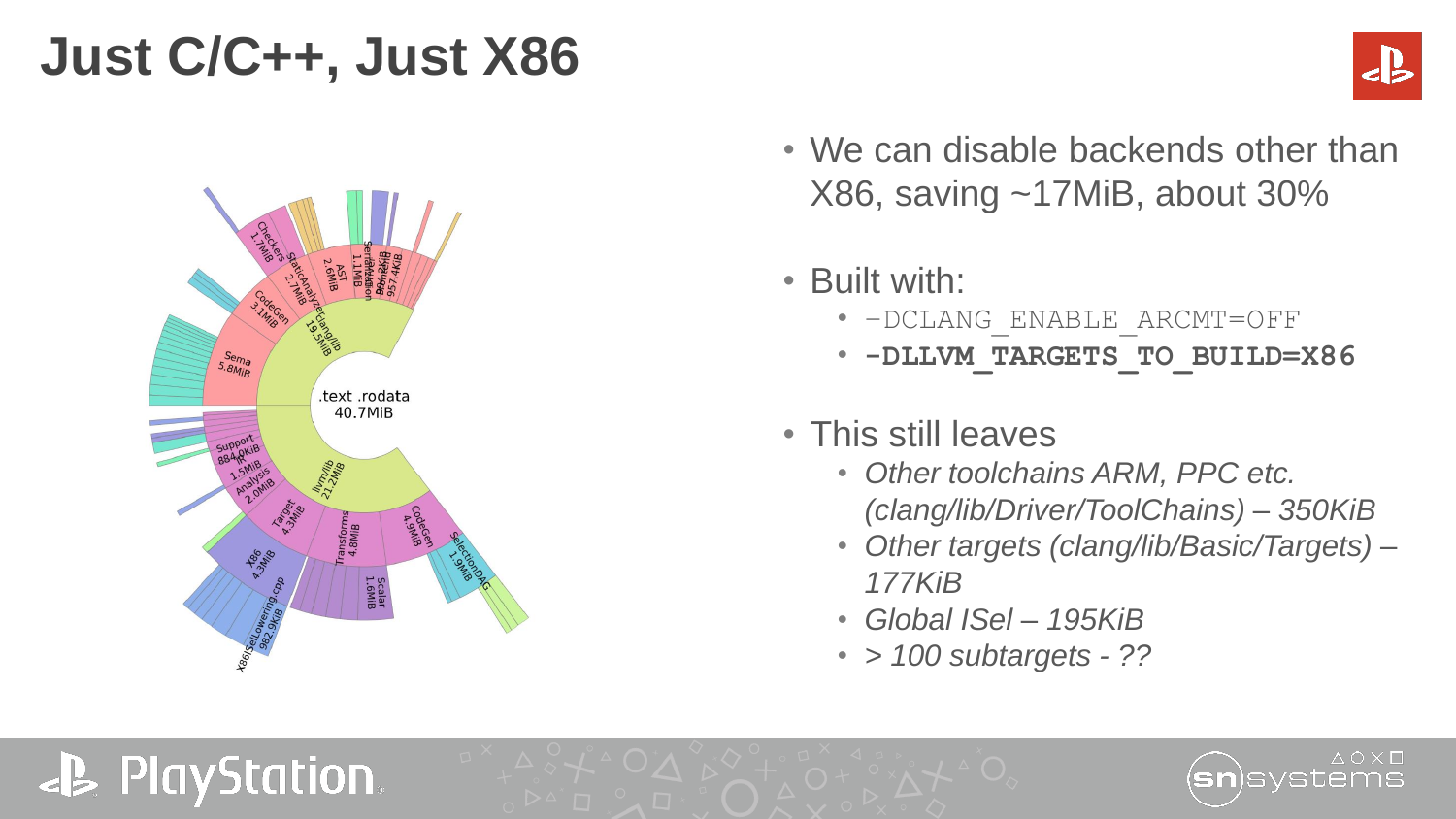# **Just C/C++, Just X86, Just ELF**





**J. PlayStation.** 

- Don't believe that we can easily disable other object file formats so no change
- Built with:
	- –DCLANG\_ENABLE\_ARCMT=OFF
	- -DLLVM\_TARGETS\_TO\_BUILD=X86
- So we still support
	- *Other object formats (MachO, Wasm, COFF etc.) - 193KiB*
	- *Codeview debug - 160KiB*